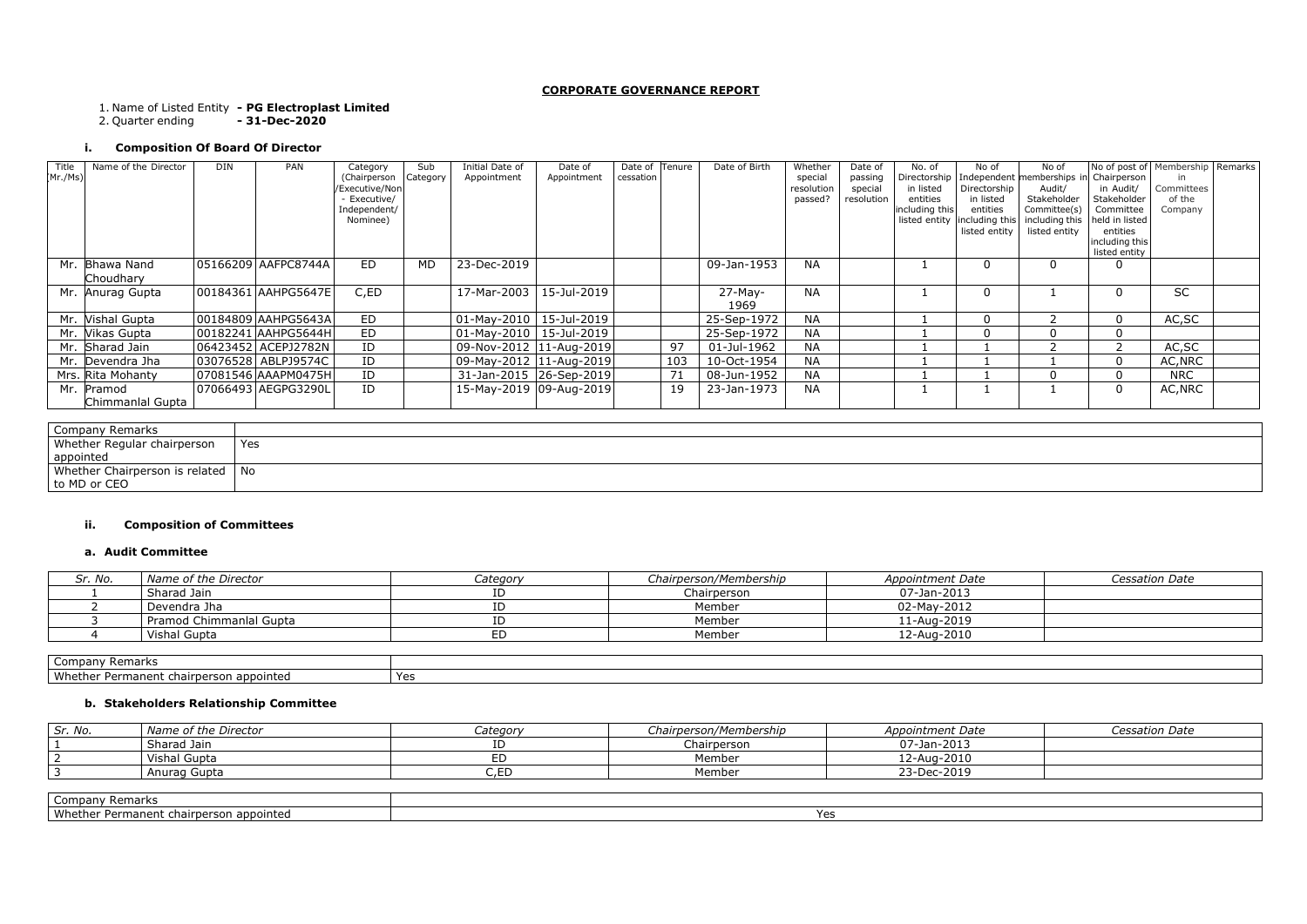# **c. Risk Management Committee**

| Sr. No.         | Name of the Director               | Category | Chairperson/Membership | <i>Appointment Date</i> | <b>Cessation Date</b> |
|-----------------|------------------------------------|----------|------------------------|-------------------------|-----------------------|
|                 |                                    |          |                        |                         |                       |
| Company Remarks |                                    |          |                        |                         |                       |
| Whether         | er Permanent chairperson appointed |          |                        |                         |                       |

## **d. Nomination and Remuneration Committee**

| Sr. No.                             | Name of the Director    | Category | Chairperson/Membership | Appointment Date | Cessation Date |
|-------------------------------------|-------------------------|----------|------------------------|------------------|----------------|
|                                     | Devendra Jha            |          | Chairperson            | 07-Jan-2013      |                |
|                                     | Pramod Chimmanlal Gupta |          | Member                 | 11-Aug-2019      |                |
|                                     | Rita Mohanty            |          | Member                 | 31-Jan-2015      |                |
|                                     |                         |          |                        |                  |                |
| L. Oranger and a Director and the I |                         |          |                        |                  |                |

| ' Remarks<br>Company                                                                 |     |
|--------------------------------------------------------------------------------------|-----|
| Whether<br>opointed י<br>---<br>. persor<br><sup>.</sup> Permanent<br><b>cnair</b> u | Yes |

## iii. **Meeting of Board of Directors**

| Date(s) of Meeting (if any) in the<br>previous quarter | Date(s) of Meeting (if any) in the<br>relevant quarter | Whether requirement of Quorum met | <b>Number of Directors present</b> | <b>Number of Independent Directors</b><br>present |
|--------------------------------------------------------|--------------------------------------------------------|-----------------------------------|------------------------------------|---------------------------------------------------|
| 13-Aug-2020                                            | 05-Nov-2020                                            | ∨ ∆ o                             |                                    |                                                   |
|                                                        | 16-Dec-2020                                            | 0۵                                |                                    |                                                   |
|                                                        |                                                        |                                   |                                    |                                                   |
| Company Remarks                                        |                                                        |                                   |                                    |                                                   |

| Company<br>: Remarks                                                                  |    |
|---------------------------------------------------------------------------------------|----|
| Maximum gap<br>number of<br>7 two consecutive (in<br>$\omega$ between anv $^{\prime}$ | 83 |
| days                                                                                  |    |

#### iv. **Meeting of Committees**

| Name of the Committee                  | Date(s) of meeting during of<br>the committee in the previous<br>quarter | Date(s) of meeting of the<br>committee in the relevant<br>auarter | Whether requirement of<br>Quorum met (Yes/No) | <b>Number of Directors present</b> | <b>Number of independent</b><br>directors present |
|----------------------------------------|--------------------------------------------------------------------------|-------------------------------------------------------------------|-----------------------------------------------|------------------------------------|---------------------------------------------------|
| Audit Committee                        | 13-Aug-2020                                                              |                                                                   | Yes                                           |                                    |                                                   |
| <b>Audit Committee</b>                 |                                                                          | 05-Nov-2020                                                       | Yes                                           |                                    |                                                   |
| Nomination & Remuneration<br>Committee |                                                                          | 05-Nov-2020                                                       | Yes                                           |                                    |                                                   |
| Stakeholders Relationship<br>Committee | 13-Aug-2020                                                              |                                                                   | Yes                                           |                                    |                                                   |
|                                        |                                                                          |                                                                   |                                               |                                    |                                                   |

| Company<br>' Remarks                                                      |        |
|---------------------------------------------------------------------------|--------|
| Maximum<br>number of<br>consecutive<br>, between i<br>anv<br>two<br>ı qap | ാ<br>൦ |
| [Only<br>days <sup>)</sup><br>Committee<br>Audit<br>∕ for                 |        |

| <b>Cessation Date</b> |  |  |
|-----------------------|--|--|
|                       |  |  |
|                       |  |  |
|                       |  |  |
|                       |  |  |
|                       |  |  |
|                       |  |  |
|                       |  |  |
| <b>Cessation Date</b> |  |  |
|                       |  |  |
|                       |  |  |
|                       |  |  |
|                       |  |  |
|                       |  |  |